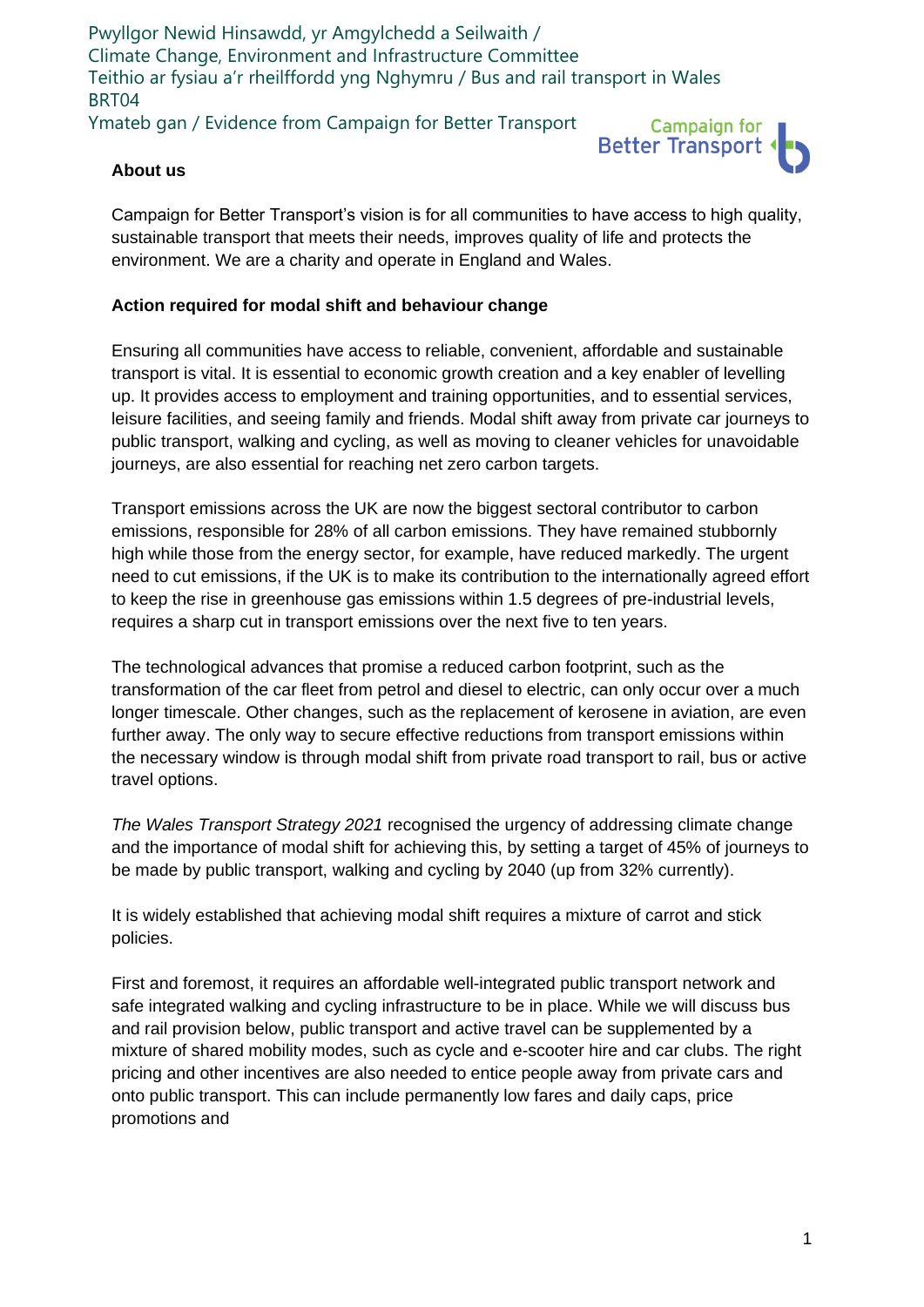

mobility credits offered to people scrapping a polluting vehicle or those moving into a new area to get to know the local transport network.

These need to be complemented with policies that nudge people away from car ownership and car use. One study found that the most effective policy tool to achieve this is charging for driving in busy city centres, such as congestion or clean air charges, leading to between 12-33% reduction in city-centre cars.<sup>i</sup> Other effective interventions include reducing space allocates to parking provision, increasing the cost of parking permits and short-stay charges, workplace parking levies and restricting car access to certain areas.

There has been a reluctance in some areas to introduce such measures that can be portrayed by opponents as anti-car, and with the suggestion that they damage the economy. Yet the evidence from places as diverse as Bavaria and Nottingham has demonstrated that an urban area that constrains the car while offering good access on foot, by bike and public transport prospers economically, not least because the ambience of those urban centres is more attractive to people.

Behaviour change programmes that inform people about the need for such measures are necessary. Many people are still unaware of the urgency to address climate change or of the severe health impacts of local air pollution. Others may be worried about the implications of climate change and air pollution but sceptical that changing their own behaviour would help. Increasing public awareness of these issues are important, alongside showing people how easy it could be to make a change through programmes such as workplace and school/university travel planning.

Again, the Wales Transport Strategy recognises the role of all these interventions. The key will be sufficient funding allocations and implementation at devolved and local government levels within a short timeframe to have the best chance of achieving the modal shift target and contributing to climate reduction pathways.

Last but not least, investment in new road capacity only makes car dependency worse and increases demand for travel by private car. This is why we welcome the leadership shown by the Welsh government is starting the Roads Review and listening to the panel's recommendations so far. We look forward to seeing the outcome of the full review.

### **Priorities for post-covid recovery for Welsh bus and rail**

The pandemic has had a devastating impact on public transport use. Early in the pandemic, the governments of the UK advised the public to avoid public transport, causing nervousness about virus transmission that still persists among many passengers, particularly the elderly. Despite operators' best efforts, changing work patterns mean that local bus and rail use across Great Britain remain at approximately 75-80 per cent of pre-pandemic levels. Regular polling from Transport Focus has identified that certain sections of society remain reticent to get back to buses and trains.<sup>ii</sup> The use of bus by concessionary passholders remains even more depressed.

Very early on, we at Campaign for Better Transport identified the need for a government campaign to encourage people back on buses and train as a safe and sustainable way to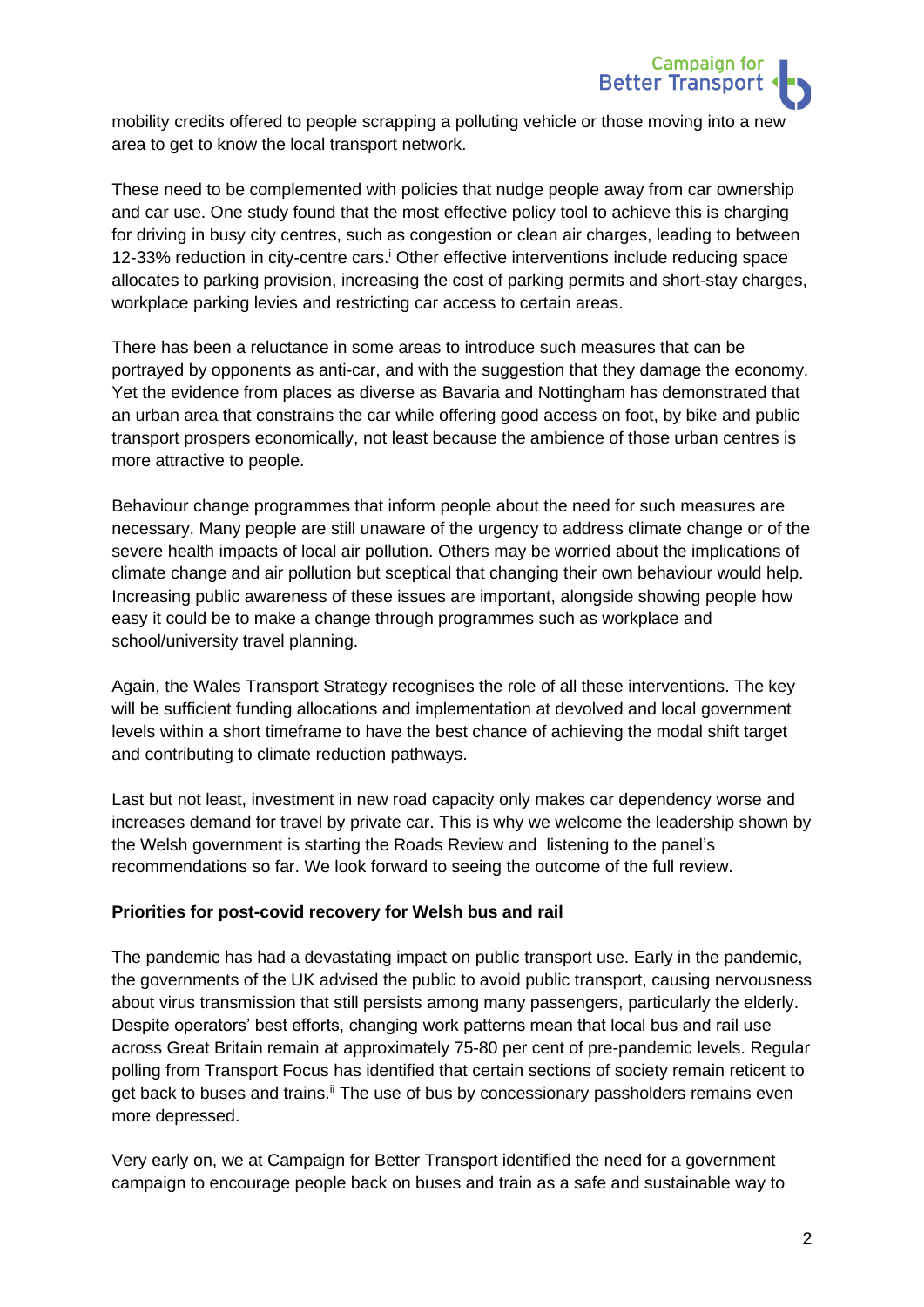

**Campaign for** 

The pandemic also resulted in many employers and their employees embracing hybrid and flexible working models, choosing to maintain significant levels of working from home and commuting into the office less frequently. To attract previous passenger back more frequently and new passengers away from private cars, bus and rail services need to be a more attractive and affordable option in the longer term.

While every effort must be made to reassure previous customers that buses and trains are clean and safe, attracting new passengers away from cars is vital for meeting carbon reduction pathways. Affordability is a key factor and regrettably what we have seen over recent decades is that public transport has become dearer relative to the cost of motoring or flying. Between 1997-2020, the cost of owning and using a motor vehicle have increased by 58%, while rail fares have increased by 132% and bus and coach fares by 192%.<sup>iv</sup> This means that the price signals sent have been the exact opposite of those needed to secure modal shift to public transport.

# **Bus reform**

The pandemic has had a devastating impact on bus services across the UK. Campaign for Better Transport found that bus services in Wales declined by 45% in the 10 years between 2011/12-2020/21, and 36% of bus services were lost in the first year of the pandemic alone – the largest decline of any region. As covid recovery funding is tapering off, operators are planning further reductions to adjust to "a new normal" of decreased demand. However, reduced frequencies and route cuts will isolate people in more remote locations and affect the ability to access employment.

The Welsh Government's Bus White Paper sets a very welcome and ambitious vision for one network, one timetable and one ticket. This will make bus travel easy and attractive for everyone in Wales, and allow greater integration between rail and bus service provision.

Research we have conducted for the Department for Transport (as yet unpublished) shows that some local authorities in England lack the experience, expertise, resources and capacity to work effectively with operators to make Enhanced Partnerships and franchising work, without additional funding and support to enable effective delivery. In this vein, it is crucial that the new regulatory framework in Wales enables the government, local authorities and bus operators to work well together to deliver services that work best for passengers locally.

The experience with the National Bus Strategy for England demonstrates that sufficient funding, particularly revenue funding, is crucial. Whole £3 billion was promised to transform bus services, only £1.08 billion was allocated to 31 local transport authorities, although all 77 authorities applied. Even winning authorities only received a fraction of the funding they had requested, leaving them needing to cherry-pick which improvements to implement, but they can only work as a package. Faster bus services will not attract people to buses if they still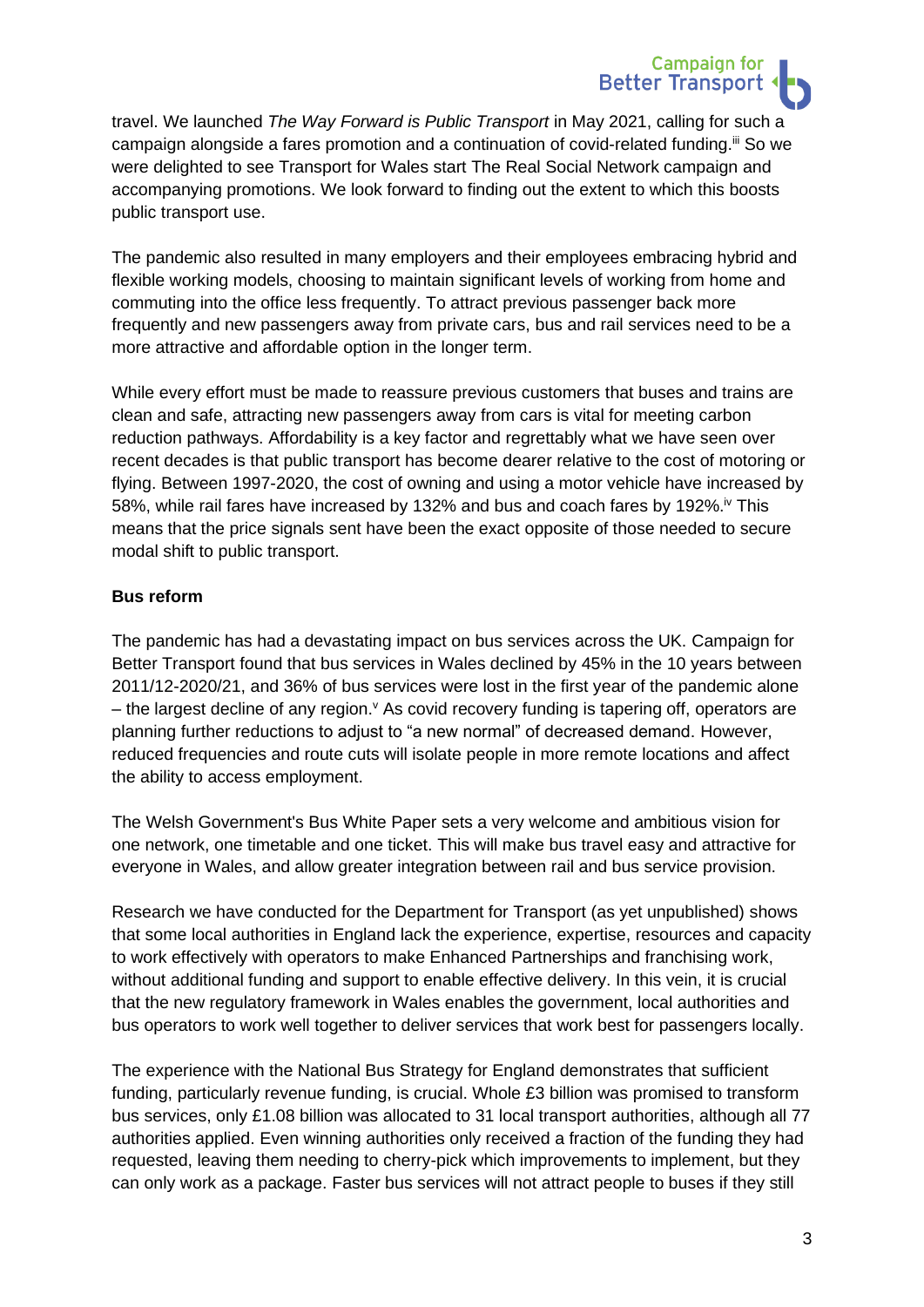

don't take them to destinations they want to go to, or are too expensive – and vice versa. Losing local authorities on the other hand are left wondering how to sustain economically and socially necessary routes without funding.

Having a single funding pot, with multi-year allocations for local buses – provisional on them meeting certain objectives – instead of stop-start competitive funding pots, would improve certainty and allow for better planning and delivery. Reprioritising funding away from carbon intensive modes, such as road building, is also needed. Franchise contracts also need to be attractive enough for a good number of operators to come forward to bid and generate a healthy competition. The Welsh bus strategy must therefore be underpinned by the longterm funding commitment needed to make it a reality.

Research by Urban Transport Group suggests that increasing revenue support for bus services in the six largest city regions in England by £1.7-2.3 billion a year above prepandemic levels would allow improvements to existing routes, network expansion and fare reductions. This is expected to drive a growth in patronage of between 15 and 34 per cent by 2026/27.<sup>vi</sup> Similar outcomes can be expected in Wales, with sufficient funding and the right framework in place.

# **Rail reform**

With rail services in Wales (and across the border into England as far as Birmingham) now controlled by the Welsh government, a greater opportunity exists to make improvements to the rail offer to passengers.

There are however limitations on the scope for improvements in rail compared to bus. Most obviously train services in the medium term can only be improved over existing tracks and routes, whereas buses can penetrate new areas. Rail services are in the medium term limited to existing rolling stock and overwhelmingly diesel operation, whereas diesel buses can be, and are being replaced by hybrid and increasingly by zero emission alternatives.

A further restriction is that infrastructure matters remain in the hands of Network Rail, and so outside the direct control of the Welsh government. We would like to see the Welsh government given a greater handle on this, including decisions relating to infrastructure investment. We do not believe Wales to date has had a fair share of rail investment. The fact that until recently there was not a single mile of electrified railway anywhere in Wales demonstrates this all to clearly. We believe the new organisation Great British Railways should recognise this and respond appropriately.

It is accepted that rail is the greenest form of transport, but it would be wrong for the industry to rest on its laurels. It too must make its contribution to the reduction in carbon emissions. A sustained programme of electrification of key routes is needed, for example from Cardiff to Swansea, but also the introduction of battery or hydrogen trains where electrification is not economically viable.

As referred to above, there is not the ability to apply agility to rail that applies to bus, but one area where this does exist, and which can make a real difference is in fares and ticketing.